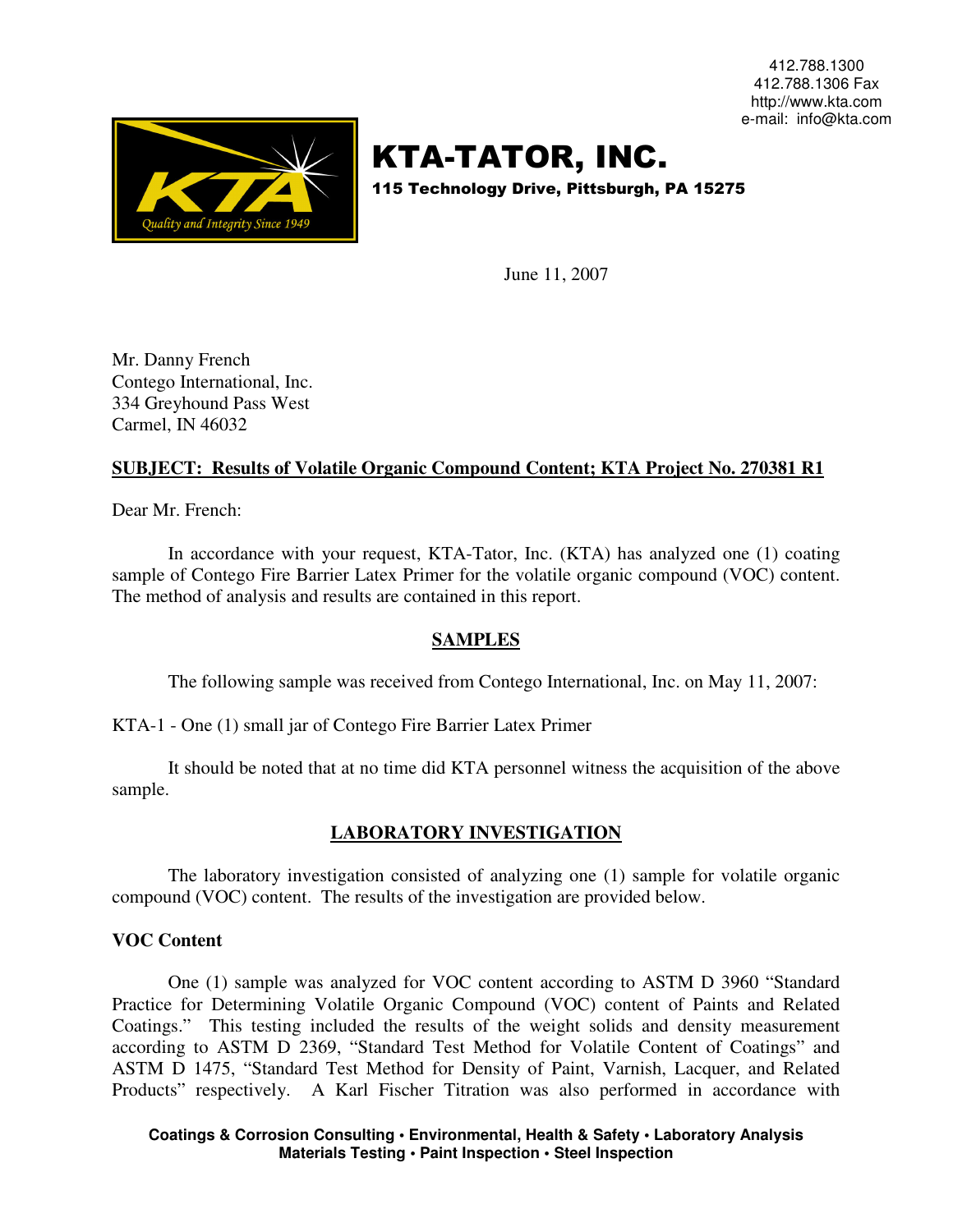ASTM D 4017, "Standard Test Method for Water in Paints and Paint Materials by Karl Fischer Method" to determine the percent water in the coatings. The VOC content values are the result of calculations using the weight solids, density and percent water determinations. The VOC content was zero. The results can be found in the table below.

| Sample #                 | Density (lb/gal) | % Solids by Wt.  | % Water | <b>VOC Content</b> |
|--------------------------|------------------|------------------|---------|--------------------|
| $T_{\rm T}$ T $\Delta$ - | 0.64             | รว ดว<br>ل ر . ب |         | ∩∗                 |

#### **Results of VOC Content Determination**

\**The calculated VOC content for this product is below the quantity that can be accurately calculated by the method. Due to the inherent variability of the testing, a result of 0 VOC could range up to 9% of the total or 9.6 g/L (0.08 lb/gal).* 

If you have any questions or comments regarding this report, please contact me at 412- 788-1300, extension 209.

Very truly yours,

**KTA TATOR, INC.**

Uni Mi fat

Chrissy Stewart Analytical Technician

CAS/VDS/WDC:jas JN270381 R1

**NOTICE:** This report represents the opinion of KTA-TATOR, INC. This report is issued in conformance with generally acceptable industry practices. While customary precautions were taken to insure that the information gathered and presented is accurate, complete and technically correct, it is based on the information, data, time, materials, and/or samples afforded. This report should not be reproduced except in full. jas